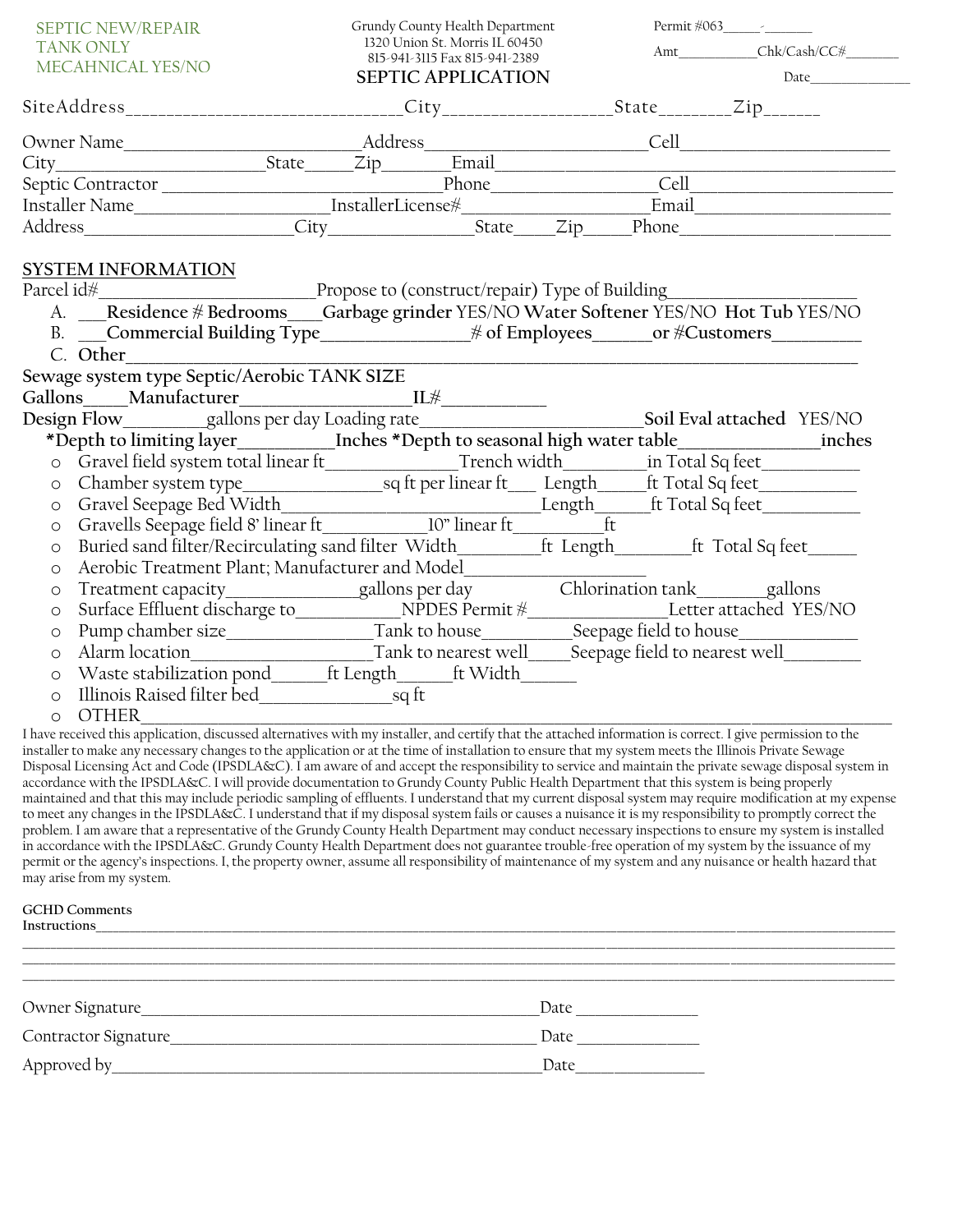## **Private Sewage Disposal System Lot Diagram and Sewage Disposal System Construction Plan**

Draw to scale the proposed construction including the dimensions of the system to be installed showing an exact layout of the system including all distances to water lines, water wells, building, lot lines, any unsealed wells, slope, soil analysis borings, distances between components and other bodies of water.

Property Line

| <b>LIST ALL PIPES</b><br>Pipe Size: | <b>WATER SOURCE</b><br>$\Box$ EPA water supply |
|-------------------------------------|------------------------------------------------|
|                                     | □ Private Well Pressurized Water Supply        |
| ASTM:                               | $\Box$ Private Well Suction Water Supply       |
| Gravel Size:                        |                                                |
| Other:                              |                                                |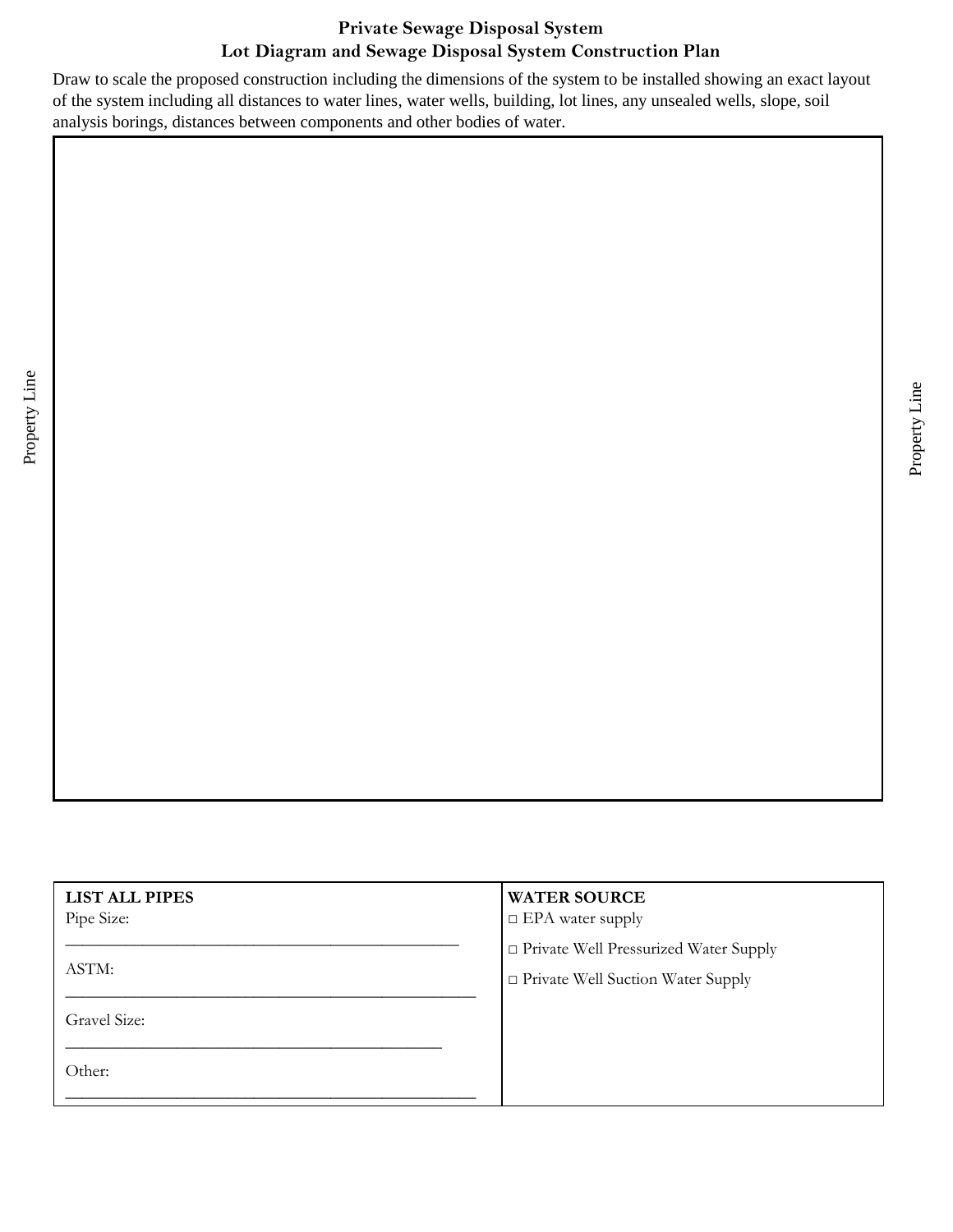## Private Sewage Disposal Elevation Form

**A.** The building sewer will fall \_\_\_\_\_\_\_ inches between the building and the septic tank/aeration unit. **B.**Distance from top of the septic tank to the ground surface \_\_\_\_\_\_inches **C.**The sewer line will fall \_\_\_\_\_\_\_ inches between the septic tank outlet tile to top of leach field **D.**Distance from ground surface to the top of the seepage field is \_\_\_\_\_\_\_ to \_\_\_\_\_\_\_\_ inches **E.** Distance from bottom of seepage field to the top of the artificial drain tile is \_\_\_\_\_\_\_inches